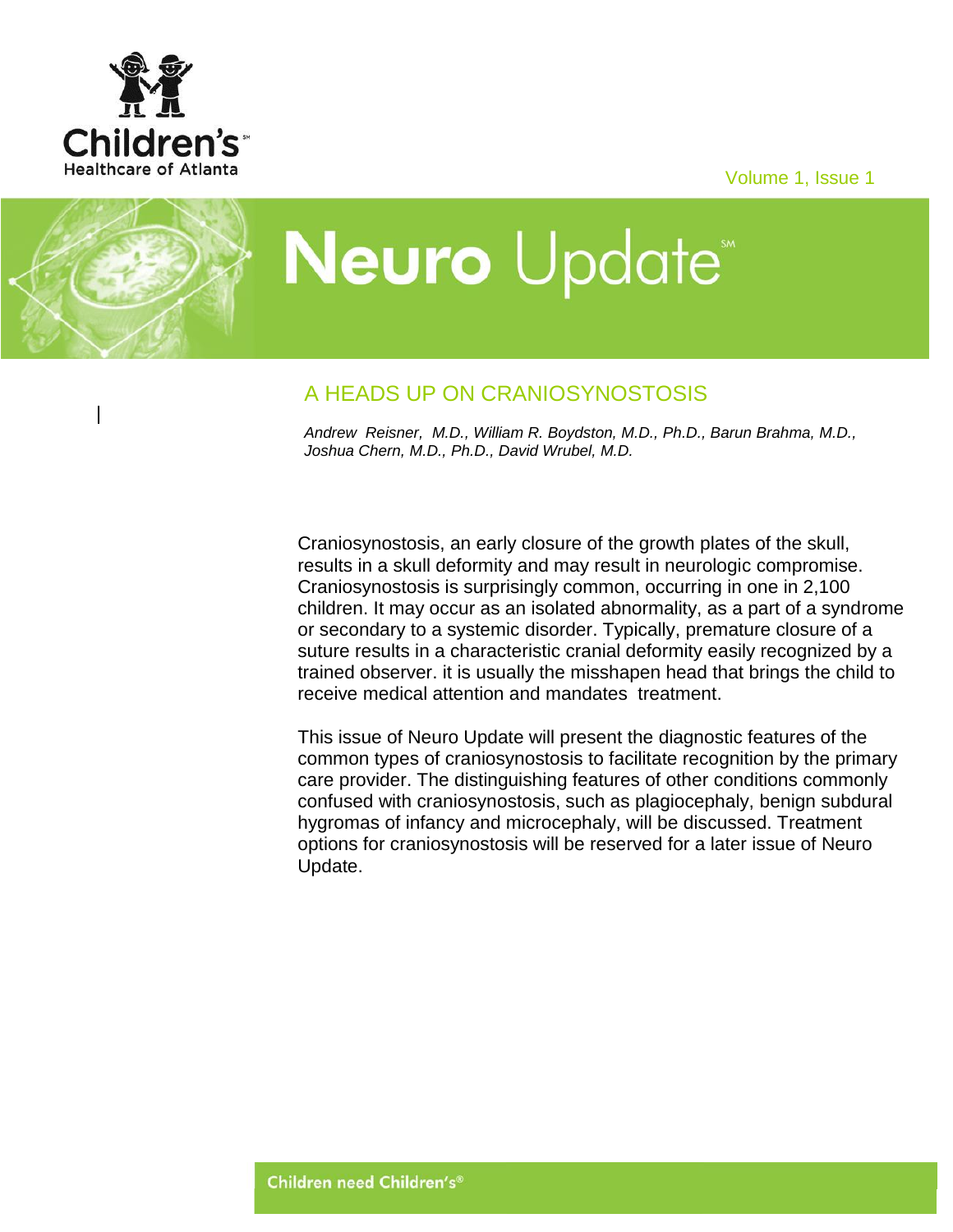## **Types of Craniosynostosis**

#### *Sagittal synostosis*

The sagittal suture runs from the anterior to the posterior fontanella (Figure 1). Like the other sutures, it allows the cranial bones to overlap during birth, facilitating delivery. Subsequently, this suture is the separation between the parietal bones, allowing lateral growth of the midportion of the skull. Early closure of the sagittal suture restricts lateral growth and creates a head that is narrow from ear to ear. However, a single suture synostosis causes deformity of the entire calvarium. With restriction of lateral bone growth, brain growth is similarly restricted in that direction. As a consequence, the brain and skull grow excessively from anterior to posterior, creating the football-shaped head characteristic of sagittal synostosis (Figure 2). The forehead bulges forward, usually with a prominent knob of bone at the occiput. often, there is another knob of bone at the anterior fontanella and a palpable ridge of bone along the sagittal suture.

### **Figure 1**



The head deformity associated with sagittal synostosis is termed scaphocephaly, which can be confused with molding caused by vaginal delivery. The two can be differentiated with time—cranial molding



**Figure 2**

diminishes after a few days to a few weeks, but the head deformity of sagittal synostosis worsens. This worsening is caused by continued brain growth, which accentuates the deformity.

Sagittal synostosis is the most common form of craniosynostosis and occurs much more often in boys. it is not clear whether brain damage results if sagittal synostosis is untreated; however, it is known that intracranial pressure is elevated in 8 percent to 13 percent of children, which can restrict regional cerebral blood flow. it is clear that children with uncorrected sagittal synostosis have an increased incidence of emotional problems and difficulty with peer interactions. This probably relates to the reaction of the latter to the child's abnormally shaped head.

When sagittal synostosis arises, the child should be referred for pediatric neurosurgical evaluation as soon as possible. To be discussed in future issues of *Neuro Update,* the surgery required to correct sagittal synostosis becomes more complex and risky as the child gets older.

#### *Coronal synostosis*

The coronal suture separates the frontal from the parietal bone (Figure 1 above). Unilateral coronal synostosis presents with a flattening of the forehead on the affected side (Figure 3). Also, the supraorbital ridge is swept backward creating frontal plagiocephaly. As with sagittal synostosis, brain growth is restricted parallel to the involved suture. Compensatory overgrowth occurs, causing a blowing outward of the other side of the head—accentuating the deformity.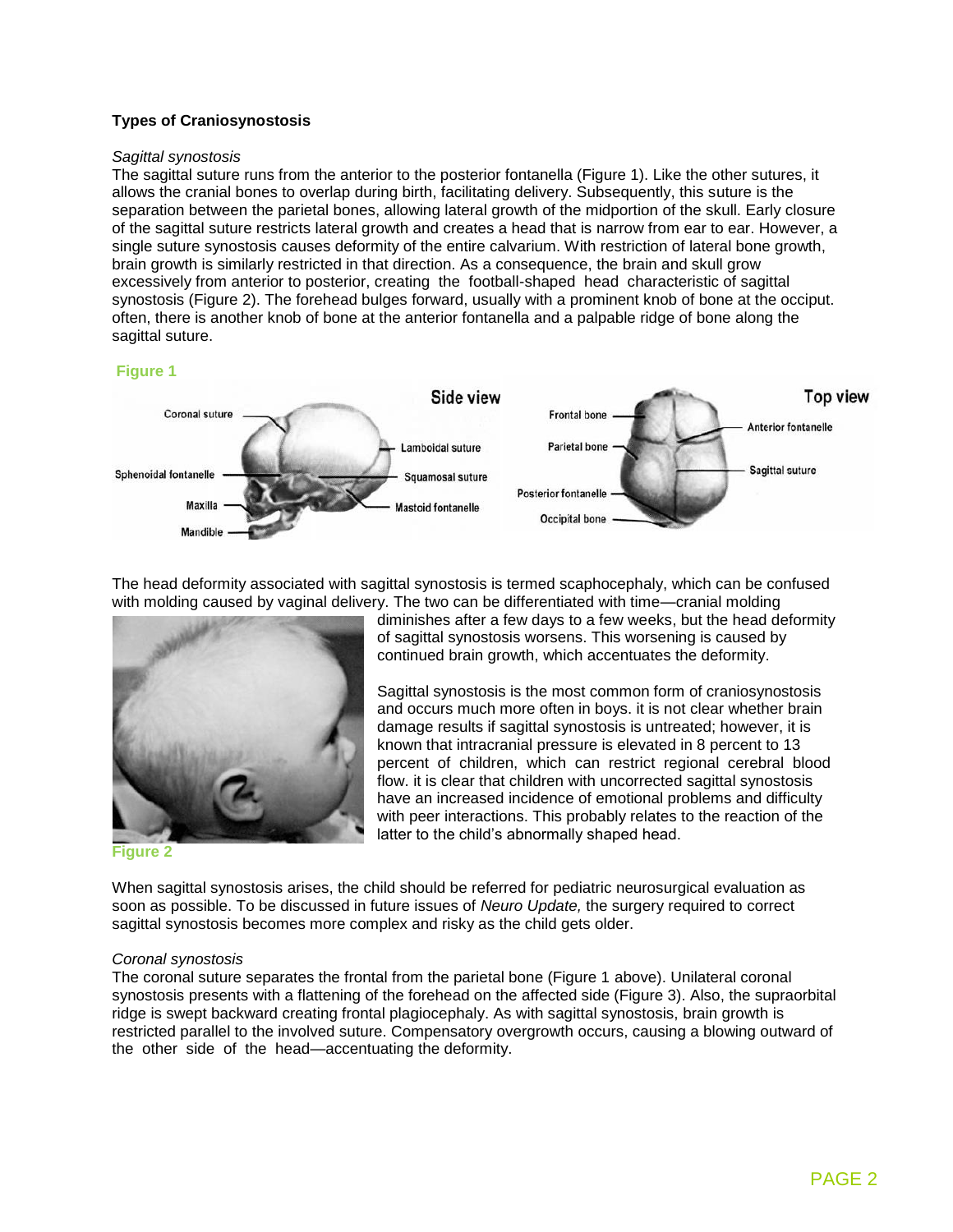Unilateral coronal synostosis must be differentiated from contralateral lambdoid synostosis and contralateral occipital plagiocephaly caused by positional flattening. Both of these entities cause forehead



bowing, mimicking the asymmetry of unilateral coronal synostosis. Major points of difference include:

- 1. The back of the head is not flat with unilateral coronal synostosis.
- 2. The supraorbital ridges are only affected in unilateral coronal synostosis.
- 3. The root of the nose is deviated toward the flat side of the head in coronal synostosis—the tip of the nose deviates the opposite way.

Bilateral coronal synostosis creates a head deformity termed brachycephaly characterized by a foreshortened, extreme high forehead (Figure 4). This is created by the lack of forward growth of the frontal bone, associated with a small anterior cranial fossa. This is a symmetric synostosis, and the nose, accordingly, remains with a chromosomal abnormality. The more common syndromes are Crouzon's (midface hypoplasia), pfeiffer's and Apert's. A thorough physical examination and chromosomal analysis is mandatory for every child with bicoronal synostosis.

#### **Figure 3**

With two sutures closed, intracranial pressure is frequently elevated, especially in syndromic bicoronal synostosis. due to the shallow orbits, severe proptosis can occasionally occur. Blindness is a risk from corneal exposure, necessitating an early intervention to allow normal brain development and prevent loss of sight.

Infants with benign subdural hygromas can be misdiagnosed with bicoronal synostosis due to their prominent foreheads. Clinically, these children can be differentiated by the retruded, high forehead of bicoronal synostosis versus the forward-jutting, squared forehead of benign subdural hygromas. Children with benign subdural hygromas are usually macrocephalic with none of the other stigmata of the syndromes associated with bicoronal synostosis. Finally, if physical criteria do not differentiate these entities, then a computed tomography (CT) scan will show whether the coronal sutures are patent.



 **Figure 4**

#### *Metopic synostosis*

The metopic suture separates the two halves of the frontal bone. Early closure results in a triangular appearance to the forehead, termed trigonocephaly (Figure 5). The supraorbital ridges are swept back laterally, and there is a prominent ridge of bone in the midline from the anterior fontanella to the glabella



(root of the nose). Metopic synostosis can be associated with midline brain anomalies, such

as holoprosencephaly. All children with severe metopic synostosis need brain imaging with either CT scan or magnetic resonance imaging (Mri) scan.

The metopic suture is the earliest suture to close normally, usually between ages 1 to 2—the other sutures usually do not close until late teens or early 20s. Accordingly, many children present with the above mentioned midline forehead ridge, exhibiting an otherwise normal appearance. These children do not require operative intervention, with time, the ridge regresses and the forehead shape remains normal.

**Figure 5**